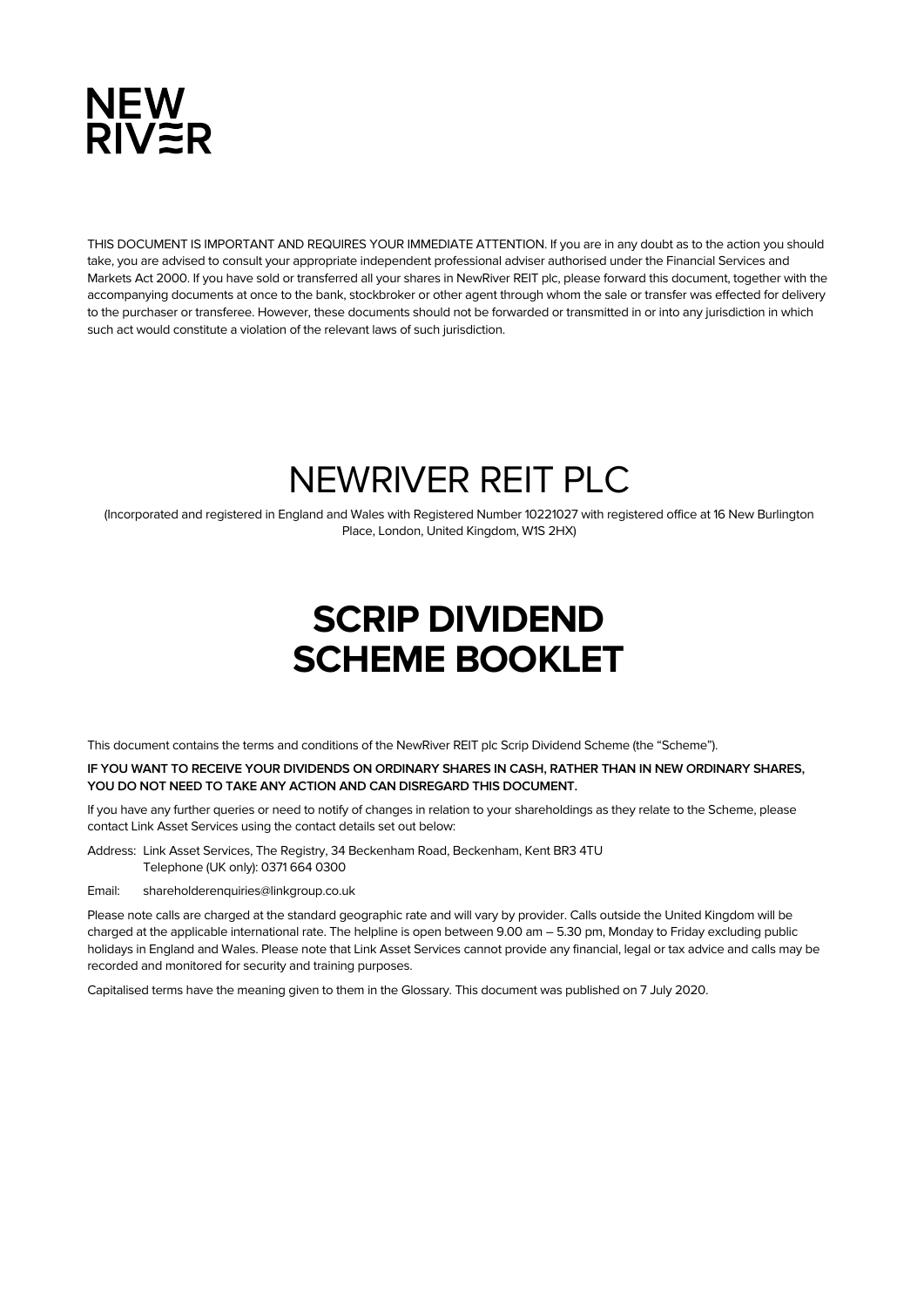# **1. What is the Scheme?**

The Scheme provides you with the opportunity, at your election and where offered by the Company, to receive your dividends as New Ordinary Shares instead of cash. The Scheme therefore allows you to increase your shareholding in the Company without incurring dealing costs or stamp duty. At the same time, cash, which would otherwise by paid as a dividend, will be retained by the Company for reinvestment or general corporate purposes.

The New Ordinary Shares will carry the same voting rights as, and otherwise rank equally in all respects with, existing Ordinary Shares.

Your decision to elect to receive New Ordinary Shares should depend upon your own personal circumstances and you should seek advice from an appropriate authorised independent professional adviser if you are in any doubt. The price of the New Ordinary Shares can go down as well as up.

# **2. How long will the Scheme remain in operation and will a Scrip Dividend be offered for all dividends?**

Unless the Shareholders authorise the renewal of the Scheme, it will expire on 14 August 2023, being three years after the date the resolution granting authority for the Directors to offer a Scrip Dividend Alternative was approved.

The Scheme is always subject to the Directors' decision to offer a Scrip Dividend in respect of any particular dividend. However it is the Directors' current intention to offer a Scrip Dividend Alternative on an on-going basis until expiry of the Scheme. The Directors have the power to amend, suspend or terminate the Scheme at any time prior to the allotment of the New Ordinary Shares and may scale back elections made under the Scheme in respect of each dividend.

If the Directors suspend or terminate the Scheme, or decide not to offer New Ordinary Shares, you will receive your dividend in cash in full in the usual way (or, in the unlikely event that the Company scales back elections in respect of any particular dividend, in a greater amount than would otherwise be the case) on, or as soon as possible after, the Relevant Dividend Payment Date.

Any announcement of any cancellation or modification of the terms of the Scrip Dividend Scheme will be made on the Company's website at www.nrr.co.uk and via a Regulatory Information Service provider. In the case of an amendment to the Scheme, your instructions will remain valid under the amended terms unless you cancel your Mandate or instructions.

# **3. How will the Company advise Shareholders of details for each Scrip Dividend?**

Details for each Relevant Dividend (including the timetable, the Scrip Calculation Price, and confirmation of whether PID or Non-PID treatment will apply) will be announced to Shareholders via a Regulatory Information Service provider.

Details will also be obtainable from the Company's website at www.nrr.co.uk and by calling the Registrar's helpline.

# **4. Who can participate in the Scheme?**

All Shareholders who are resident in the United Kingdom can join the Scheme. Details regarding any participation by Overseas Shareholders are set out in question 13.

# **5. How do I join the Scheme or cancel an election?**

If you want to join the Scheme you will need to authorise the Company to issue you with New Ordinary Shares instead of paying a cash dividend.

By making an election to participate in the Scheme, Shareholders will be deemed to have agreed to (a) participate in the Scheme pursuant to the terms and conditions set out in this document and (b) authorise the Company to send you a share certificate in respect of New Ordinary Shares or credit the New Ordinary Shares to your CREST account.

The method of joining the Scheme depends on whether you hold Ordinary Shares in certificated or uncertificated format.

# **A. Shareholders who hold their Ordinary Shares in certificated form**

If you hold your Ordinary Shares in certificated form, you may join the Scrip Dividend Scheme by providing an instruction through the Registrar's website at www.linkassetservices.com (further details of which are fully set out on that website). Your instruction will relate to your entire entitlement to participate in Relevant Dividends.

Website instructions need to be received by the Registrar no later than the Election Date to be eligible for the next Relevant Dividend. Any website instructions received after the relevant Election Date will be effective for subsequent dividends only.

The web instruction applies to the full number of Ordinary Shares that are held by the relevant Shareholder on the Record Date and partial elections are not allowed.

Unless Certificated Shareholders cancel their election to participate in the Scheme, their election will apply for all future Relevant Dividends. In order to cancel an election for the next Relevant Dividend and thereafter, a Shareholder needs to notify the Registrar before the Election Date for that Relevant Dividend via www.linkassetservices.com

# **B. Shareholders who hold their Ordinary Shares in CREST**

Shareholders who hold their Ordinary Shares in CREST can only elect to receive dividends in the form of New Ordinary Shares by submitting (or, where Ordinary Shares are held in CREST via a broker or nominee, instructing their broker or nominee to submit) a CREST Dividend Election Input Message no later than the Election Date to be eligible for the next Relevant Dividend. Mandate Forms will not be accepted in respect of CREST shareholdings. You will need to make separate elections to receive New Ordinary Shares for each Relevant Dividend.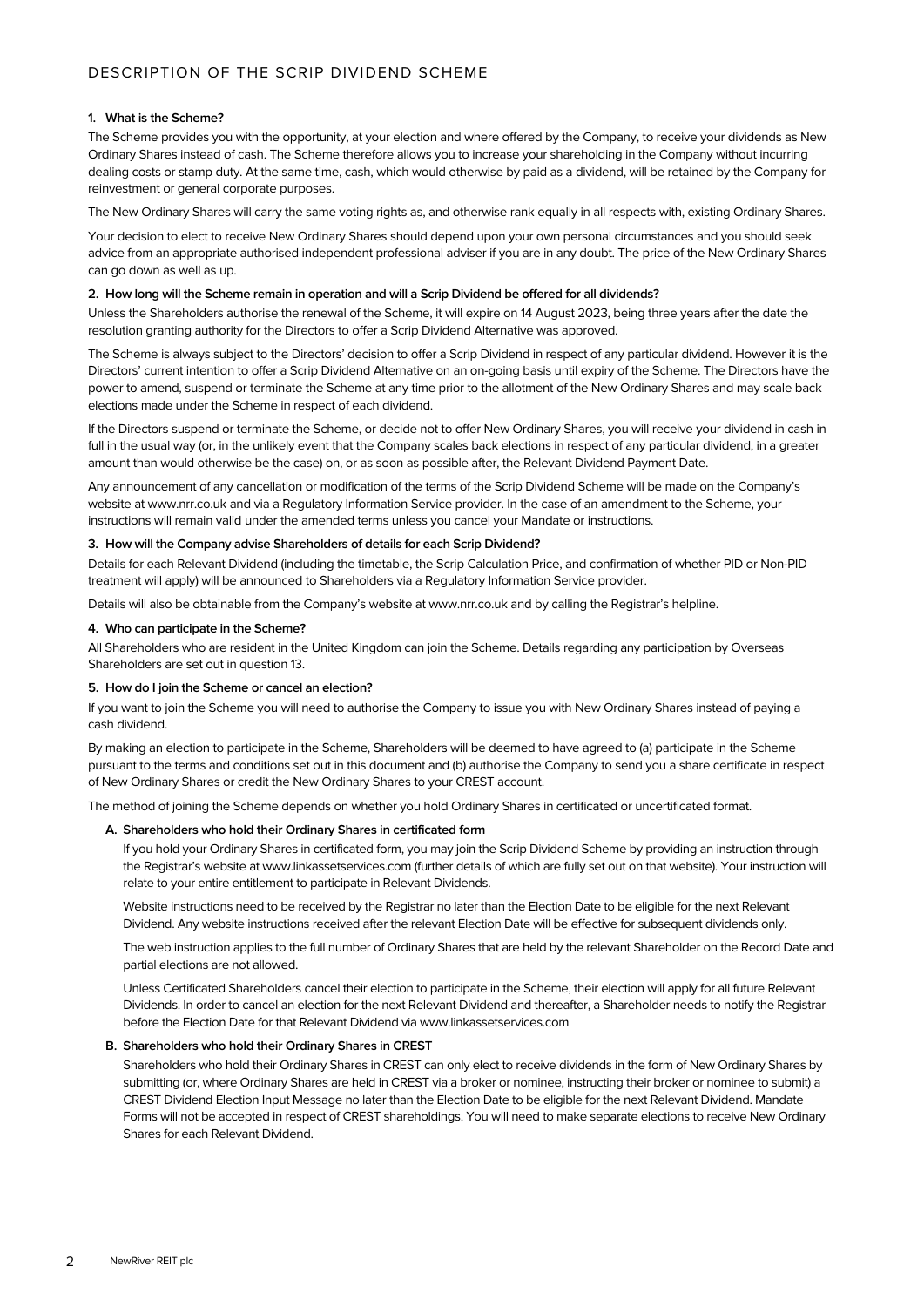The CREST Dividend Election Input Message must contain the number of Ordinary Shares relating to the election. If the number of elected Ordinary Shares is zero or left blank, the election will be rejected. If the number is greater than the Ordinary Shares held by the relevant Shareholder at the relevant Record Date, the election will be scaled back to the holding at the Record Date.

Once an election is made using the CREST Dividend Election Input Message system it cannot be amended. Therefore, if a Shareholder wishes to change their election, such Shareholder would need to cancel their previous election and submit a new election.

Elections can only be cancelled through the CREST system. A CREST notice of cancellation will take effect on its receipt and will be processed by the Registrar in respect of the next Relevant Dividend payable after the date of receipt of such notice. A notice of cancellation must be received by the Election Date for the Relevant Dividend for it to be effective. Where Ordinary Shares are held in CREST via a broker or nominee, please contact the nominee or broker as earlier lodgement dates will apply to permit them to advise the Registrar by the required date.

# **6. How many New Ordinary Shares will I receive?**

The number of New Ordinary Shares you will receive is calculated by taking the value of the cash dividend payable to which you are entitled and dividing it by the Scrip Calculation Price, where:

i. The value of the cash dividend payable is calculated (assuming no withholding tax is applied) as follows:

|                                              |  | Cash value of Relevant |  | Any Cash Balance brought |
|----------------------------------------------|--|------------------------|--|--------------------------|
| Number of Ordinary Shares held at            |  | Dividend per<br>share  |  | forward                  |
| the Record Date for<br>the Relevant Dividend |  |                        |  | from previous            |
|                                              |  |                        |  | Relevant Dividend        |

ii. the Scrip Calculation Price is calculated based on the closing middle market quotation for Ordinary Shares derived from the London Stock Exchange Daily Official List on the last practicable Business Day before the Relevant Dividend is announced. The resultant number of shares is rounded down to the nearest whole number of shares. Where fractions of shares arise, any resulting Cash Balance will be brought forward (without interest) and included in the calculation of your next Scrip Dividend payment (subject to paragraph 8 below).

# **A. Impact of withholding tax in calculating the number of New Ordinary Shares**

The Company anticipates that its dividends will be paid predominantly in the form of PIDs, although the Company may pay dividends as Non-PIDs or a combination of the two.

Subject to certain exceptions for corporate Shareholders, the Company is required to withhold tax at source (at the current rate of 20 per cent.) from its PIDs, whether paid in cash or in the form of New Ordinary Shares pursuant to a Scrip Dividend. The Company will satisfy this obligation by not issuing the full number of New Ordinary Shares to which a Shareholder would otherwise be entitled in respect of that PID.

See the Appendix to this document for further details about withholding tax.

# **B. Worked example of the calculation**

The below example is based on the following assumptions:

- a Relevant Dividend with a cash value of 5.0 pence per Ordinary Share, split 3.6 pence PID and 1.4 pence Non-PID
- a shareholding of 1,000 Ordinary Shares
- a Scrip Calculation Price of £3.11
- withholding tax of 20 per cent. on the PID element of the dividend payment
- no Cash Balance has been brought forward in respect of a previous Relevant Dividend

|            |                            | 5.0                                                       | 50.00                                                             |                                                                             | 42.80                                                                           | 13                                                                                                                         | 40.43                                                                                                                | 2.37                                                         |
|------------|----------------------------|-----------------------------------------------------------|-------------------------------------------------------------------|-----------------------------------------------------------------------------|---------------------------------------------------------------------------------|----------------------------------------------------------------------------------------------------------------------------|----------------------------------------------------------------------------------------------------------------------|--------------------------------------------------------------|
| Non-PID    | 1000                       | 1.40                                                      | 14.00                                                             | 100%                                                                        | 14.00                                                                           | 4                                                                                                                          | 12.44                                                                                                                | 1.56                                                         |
| <b>PID</b> | 1000                       | 3.60                                                      | 36.00                                                             | 80%                                                                         | 28.80                                                                           | 9                                                                                                                          | 27.99                                                                                                                | 0.81                                                         |
|            | A<br><b>Shares</b><br>held | B<br>Cash<br>value of<br>Dividend<br>per share<br>(Pence) | С<br>Aggregate<br>Value of cash<br>dividend (£)<br>$(A \times B)$ | D<br>Percentage of<br>dividend<br>payable<br>(after any<br>withholding tax) | E<br>Resultant<br>Value of cash<br>dividend<br>payable<br>(E)<br>$(C \times D)$ | F<br>Number<br>of New<br>Ordinary<br><b>Shares</b><br>issued<br>(rounded<br>down)<br>$(E /$ Scrip<br>Calculation<br>Price) | Cash<br>value of<br><b>New</b><br>Ordinary<br><b>Shares</b><br>issued<br>(E)<br>$(F \times$<br>Calculation<br>Price) | H<br>Cash<br>Balance<br>carried<br>forward<br>(E)<br>$(E-G)$ |

In this example, therefore, nine New Ordinary Shares would be issued in relation to the PID element of the dividend with a cash balance of £0.81 brought forward. In respect of the Non-PID dividend, four New Ordinary Shares would be issued with a Cash Balance of £1.56 brought forward to the next Relevant Dividend.

G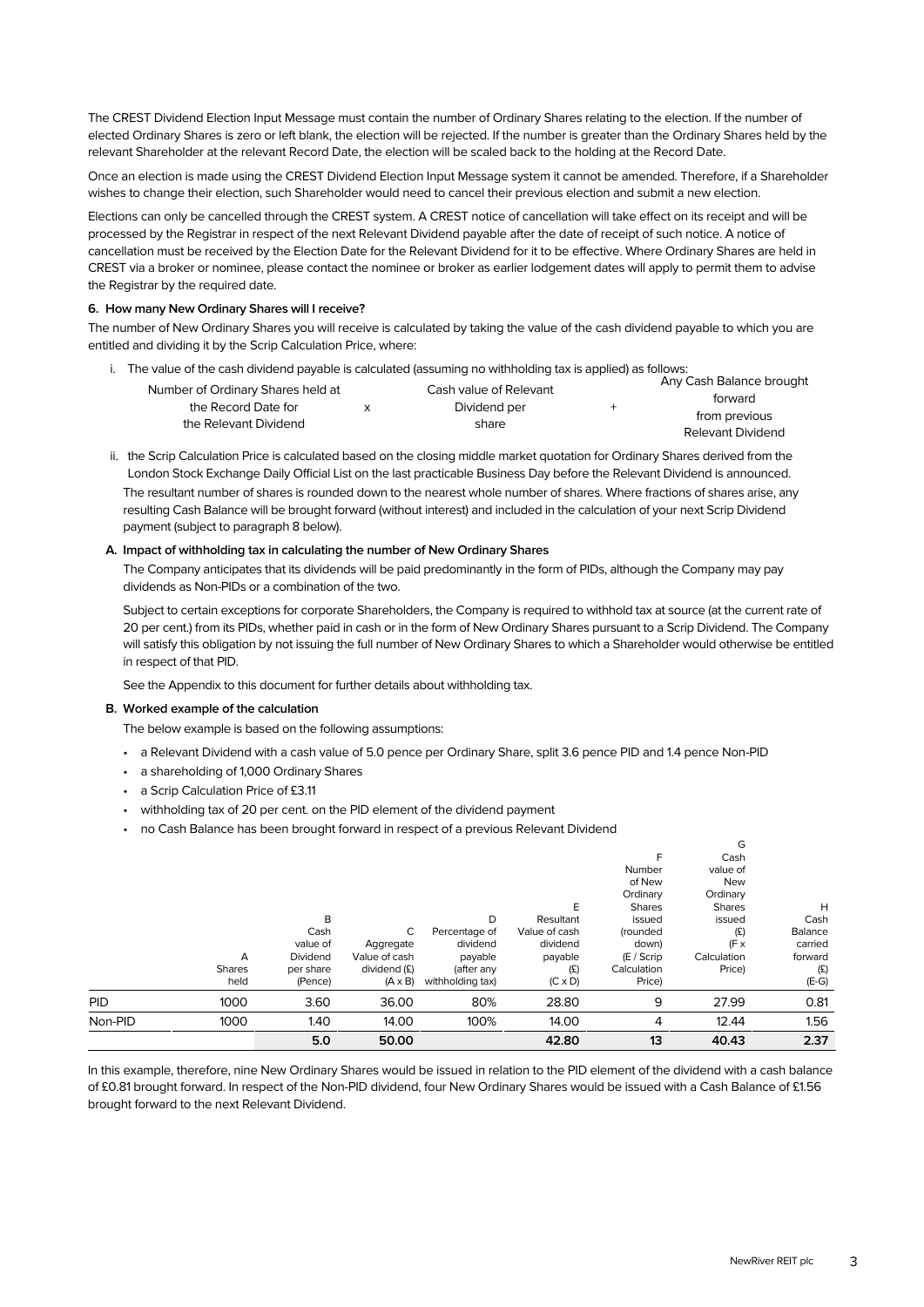# **7. How will I know how many New Ordinary Shares I have received?**

Whenever a Scrip Dividend Alternative is offered, you will receive a Scrip Statement and, where Ordinary Shares are held in certificated form, a share certificate for any New Ordinary Shares issued. Your Scrip Statement will show:

- a. any Cash Balance brought forward from a previous dividend payment;
- b. the cash dividend which you would otherwise have received;
- c. the number of New Ordinary Shares issued to you;
- d. any Cash Balance carried forward to the next dividend payment;
- e. details of the "cash equivalent of the New Ordinary Shares"; and
- f. details of any withholding tax.

Where the Company pays a PID and Non-PID dividend at the same time, there will be separate statements and certificates issued for the PID and Non-PID element. Statements in respect of PIDs will be needed for your tax return.

# **8. Fractions of shares and the "Cash Balance"**

In calculating your entitlement to New Ordinary Shares, it is likely that the result will not be an exact number of New Ordinary Shares. Fractions of shares cannot be issued and, accordingly, your entitlement to New Ordinary Shares will be rounded down to the nearest whole New Ordinary Share.

If you hold your Ordinary Shares in certificated form, your entitlement to the cash value of any fractions of New Ordinary Shares (being the Cash Balance) will be retained without interest for your benefit and carried forward to the next Relevant Dividend. Where the Cash Balance arises in relation to a Non-PID, it will be included in the calculation for the next Non-PID dividend for which the Scrip Dividend Alternative is offered. Similarly, if the Cash Balance arises in relation to a PID, it will be included in the calculation for the next PID dividend for which the Scrip Dividend Alternative is offered.

If (i) your Mandate ceases to remain in force; (ii) you dispose of your entire holding of Ordinary Shares; (iii) the Company terminates the Scheme; or (iv) you, as a sole Shareholder, die, become bankrupt, go into liquidation or suffer from mental incapacity, any Cash Balance will be paid (without interest) to you, your estate or your trustee, at the date of the next dividend payment.

Shareholders who hold Ordinary Shares in CREST are required to make separate elections to receive New Ordinary Shares for each Relevant Dividend. Accordingly, Cash Balances will not be retained by the Company for such Shareholders and any Cash Balance arising for any such Shareholder will be paid to that Shareholder in cash on the applicable Relevant Dividend Payment Date. Such Cash Balances will be paid in the same way as the cash dividends are paid for the relevant dividend, whether as a PID or a Non-PID and will be taxed accordingly (please see the taxation summary set out in the Appendix below). For example, if cash dividends paid in respect of a particular dividend are paid as a PID, Cash Balances paid to Shareholders holding in CREST will also be paid as a PID for that dividend.

# **9. When will I receive my New Ordinary Shares?**

The New Ordinary Shares will be issued and the share certificates and Scrip Statements will be posted on or about the same day as dividend cheques are posted to Shareholders who receive their dividend in cash ("Relevant Dividend Payment Date"). The Company will announce the Relevant Dividend Payment Date via a Regulatory Information Service provider.

CREST members who have elected to receive New Ordinary Shares will have their CREST accounts credited directly with the relevant New Ordinary Shares and will be notified via CREST on the Relevant Dividend Payment Date. If the Company is unable to do this under the provisions of the Uncertificated Securities Regulations 2001 or the facilities and requirements of CREST, the relevant New Ordinary Shares will be issued as certificated shares.

Applications will be made for any New Ordinary Shares issued under the Scheme to be admitted to the FCA's Official List and to trading on the London Stock Exchange's main market for listed securities. In the unlikely event that the New Ordinary Shares are not so admitted then cash will be paid in the usual way on or as soon as reasonably practicable after the Relevant Dividend Payment Date.

# **10.What happens if I have recently sold or purchased Ordinary Shares?**

If Shareholders have sold some of their Ordinary Shares before a Record Date, the Scrip Dividend Scheme will apply in respect of the remainder of such Shareholders' Ordinary Shares.

If Shareholders have bought any additional Ordinary Shares after a Record Date, the additional Ordinary Shares will not be eligible for the next dividend, but will be eligible for future dividends. In the case of Certificated Shareholders, any pre-existing election in place will apply in respect of the additional Ordinary Shares. Where Ordinary Shares are held in CREST or via a broker, Shareholders should contact the appropriate party as any newly acquired Ordinary Shares may not be covered by the election instruction given to the Registrar by the CREST provider or broker.

# **11. When will my election to participate in the Scheme be cancelled?**

If you sell or otherwise transfer all your Ordinary Shares to another person after the dividend Record Date but prior to or on the Election Date, your election will be regarded as cancelled and a cash dividend will be paid. This will take effect from registration of the relevant share transfer.

Elections will be regarded as cancelled immediately on notice being given to the Registrar of the death, bankruptcy, liquidation or mental incapacity of a Shareholder, unless the Shareholder was a joint Shareholder, in which case participation of the other joint Shareholder(s) will continue.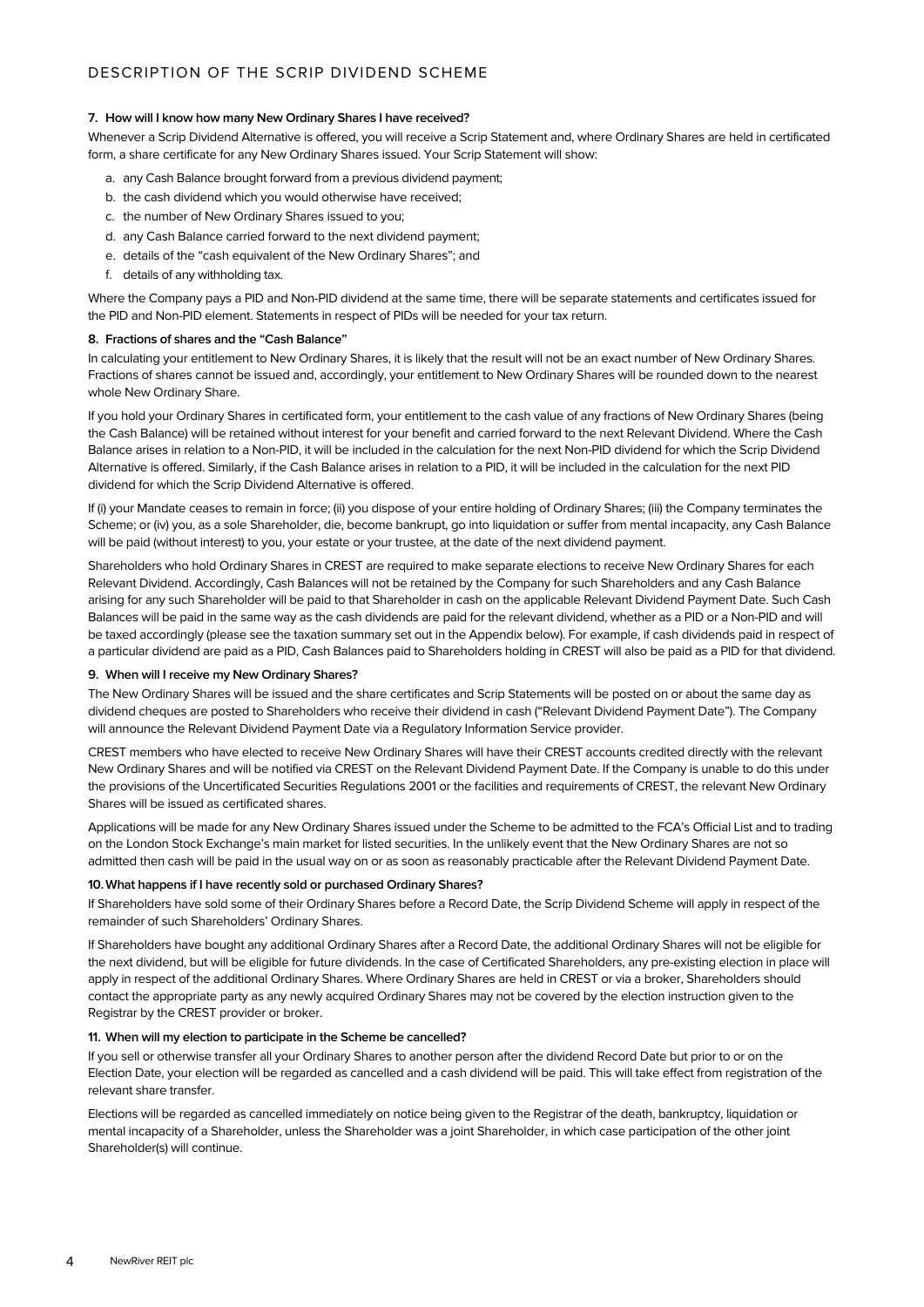All elections will be cancelled on expiry of the Scheme on 14 August 2023, unless shareholder authority to offer the Scrip Dividend Alternative is renewed, in which case Shareholders will be able to continue to elect to participate in the Scheme for future Relevant Dividends. Mandates will automatically remain valid for the period of the renewed authority.

As explained in Question 5, elections may also be cancelled voluntarily.

# **12. Multiple and joint holdings**

If Ordinary Shares are registered in more than one holding, unless such multiple holdings are consolidated before the Election Date, they will be treated as separate. As a result, separate web elections will need to be completed, or separate electronic elections made via the CREST system, for each holding if Shareholders wish to receive New Ordinary Shares under the Scheme in respect of each holding.

Where two or more joint holders are registered in respect of a holding of Ordinary Shares, the web election or electronic election via the CREST system made by the most senior holder shall prevail to the exclusion of all other web elections or electronic elections via the CREST system made in respect of such Ordinary Shares. For this purpose, seniority shall be determined by the order in which the names stand in the Company's share register in respect of the relevant Ordinary Shares.

# **13.Can Overseas Shareholders join the Scheme?**

Shareholders who are resident outside the UK may treat this document as an invitation to receive New Ordinary Shares unless such an invitation could not lawfully be made to such Shareholders without compliance with any registration or other legal or regulatory requirements. It is the responsibility of any person resident outside the UK wishing to elect to receive New Ordinary Shares under the Scheme to be satisfied that such a decision can validly be made without any further obligation on the part of the Company, and to be satisfied as to full observance of the laws of the relevant territory, including obtaining any governmental, regulatory or other consents which may be required and observing any other formalities in such territories and any resale restrictions which may apply to the New Ordinary Shares. Unless this condition is satisfied, such Shareholders may not elect to participate in the Scheme.

By providing an instruction through the Registrar's website or making an election through CREST, each Shareholder will confirm that they are not resident in any jurisdiction that would require the Company to comply with any registration or other legal or regulatory requirements arising out of this election or holding any Ordinary Shares as nominee(s) or transferee(s) for any beneficial holder who is so resident.

# **14. What are the tax consequences of electing to receive New Ordinary Shares instead of cash?**

The tax consequences of electing to receive New Ordinary Shares in place of a cash dividend will depend on your individual circumstances. If you are not sure how you will be affected from a tax perspective, you should consult your solicitor, accountant or other professional adviser before taking any action. UK resident trustees, corporates, pension funds and other Shareholders, including overseas Shareholders, are advised to contact their professional advisers regarding their own tax circumstances before taking any action in relation to the Scheme. Please also refer to the taxation information (accurate as of 30 June 2020) in the Appendix below.

# **15.What is the governing law of the Scheme?**

The Scheme is subject to the Company's articles of association and its terms and conditions are subject to English law. By electing to receive New Ordinary Shares you agree to submit to the exclusive jurisdiction of the English courts.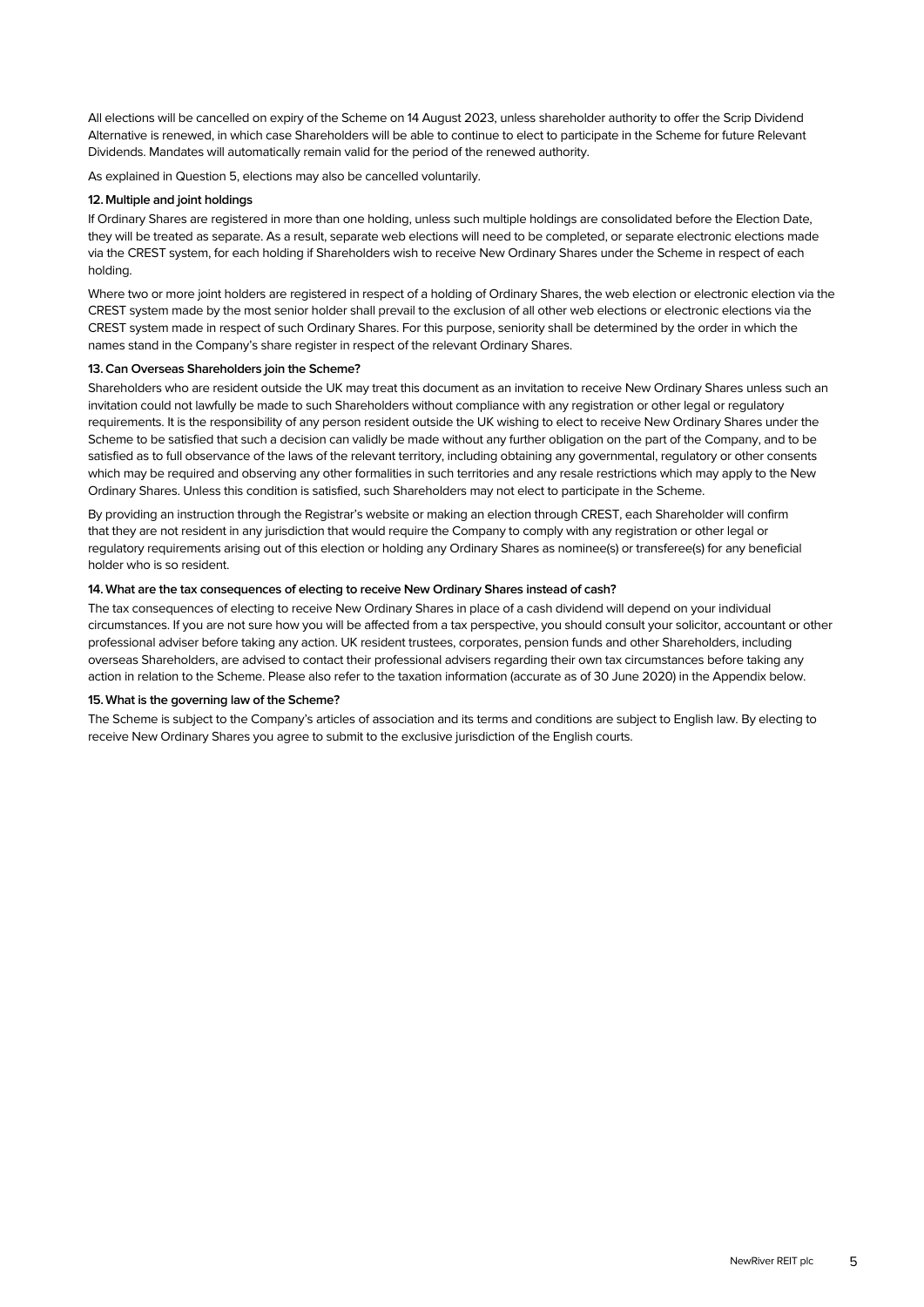# GLOSSARY

The following definitions apply throughout this document and to the accompanying documents unless the context otherwise requires:

| "Business Day"                              | a day on which banks are generally open for normal banking business in the City of London<br>(excluding Saturdays, Sundays and public holidays)                                                                                                                                                                                                                                                   |
|---------------------------------------------|---------------------------------------------------------------------------------------------------------------------------------------------------------------------------------------------------------------------------------------------------------------------------------------------------------------------------------------------------------------------------------------------------|
| "Cash Balance"                              | the cash value of any fraction of a New Ordinary Share which is not issued to a Shareholder<br>pursuant to a Scrip Dividend Alternative                                                                                                                                                                                                                                                           |
| "Cash Equivalent"                           | the amount of the cash dividend foregone by a Shareholder electing to receive a Scrip Dividend<br>Alternative except that, if the difference between the cash dividend foregone and the market<br>value of the New Ordinary Shares on the first day of dealing on the London Stock Exchange<br>equals or exceeds 15 per cent. of that market value, that market value will be the Cash Equivalent |
| "Company"                                   | NewRiver REIT plc                                                                                                                                                                                                                                                                                                                                                                                 |
| "CREST"                                     | the relevant system as defined in the Uncertificated Securities Regulations 2001(SI/3755) in<br>respect of which CRESTCo Limited is the operator                                                                                                                                                                                                                                                  |
| "Directors"                                 | the Directors of the Company from time to time                                                                                                                                                                                                                                                                                                                                                    |
| "Election Date"                             | the deadline by which: (a) CREST Dividend Election Input Messages must be submitted; or (b)<br>website instructions must be received through the Registrar's website (www.linkassetservices.<br>com), in order for the Mandate to be effective for the next Relevant Dividend (such date being as<br>advised by the Company when the Relevant Dividend is announced)                              |
| "Ex-dividend Date"                          | the day the Ordinary Shares are first quoted "ex" for the relevant dividend                                                                                                                                                                                                                                                                                                                       |
| "Group"                                     | the Company and its subsidiaries from time to time                                                                                                                                                                                                                                                                                                                                                |
| "HMRC"                                      | <b>HM Revenue &amp; Customs</b>                                                                                                                                                                                                                                                                                                                                                                   |
| "Listing Rules"                             | the rules and regulations made by the Financial Conduct Authority                                                                                                                                                                                                                                                                                                                                 |
| "Link Asset Services" or<br>"Registrar"     | a trading name of Link Registrars Limited                                                                                                                                                                                                                                                                                                                                                         |
| "London Stock Exchange"                     | the London Stock Exchange Plc                                                                                                                                                                                                                                                                                                                                                                     |
| "Mandate"                                   | the instructions of a Shareholder: (a) as submitted via a CREST Dividend Election Input Message;<br>or (b) as submitted through the Registrar's website (www.linkassetservices.com)                                                                                                                                                                                                               |
| "New Ordinary Shares"                       | new Ordinary Shares to be issued fully paid up at par value pursuant to the Scrip<br>Dividend Scheme                                                                                                                                                                                                                                                                                              |
| "Non-PID"                                   | any dividend or other distribution from the Company which is not a PID                                                                                                                                                                                                                                                                                                                            |
| "Ordinary Shares"                           | ordinary shares of 1p each in the capital of the Company                                                                                                                                                                                                                                                                                                                                          |
| "Overseas Shareholder"                      | a Shareholder not resident in the United Kingdom                                                                                                                                                                                                                                                                                                                                                  |
| "PID"                                       | a distribution of the tax-exempt profits or gains from the Group's UK property rental business<br>(which will in principle be subject to withholding tax)                                                                                                                                                                                                                                         |
| "Real Estate Investment Trust"<br>or "REIT" | a listed property company which qualifies for and has elected into the tax regime which exempts<br>qualifying UK property rental income and gains on investment property disposals from corporation<br>tax                                                                                                                                                                                        |
| "Record Date"                               | the date on which Ordinary Shares must be held in order for a Shareholder to be eligible to<br>receive a declared dividend                                                                                                                                                                                                                                                                        |
| "Relevant Dividend"                         | PIDs or Non-PIDs proposed by the Company for which the Scrip Dividend Alternative is offered                                                                                                                                                                                                                                                                                                      |
| "Relevant Dividend Payment<br>Date"         | a date on which a Relevant Dividend will be paid                                                                                                                                                                                                                                                                                                                                                  |
| "Regulatory Information<br>Service"         | has the meaning given to it in the Listing Rules                                                                                                                                                                                                                                                                                                                                                  |
| "Scrip Calculation Price"                   | the closing middle market quotation of an Ordinary Share, derived from the London Stock<br>Exchange Daily Official List on the last practicable Business Day before the Relevant Dividend<br>is announced                                                                                                                                                                                         |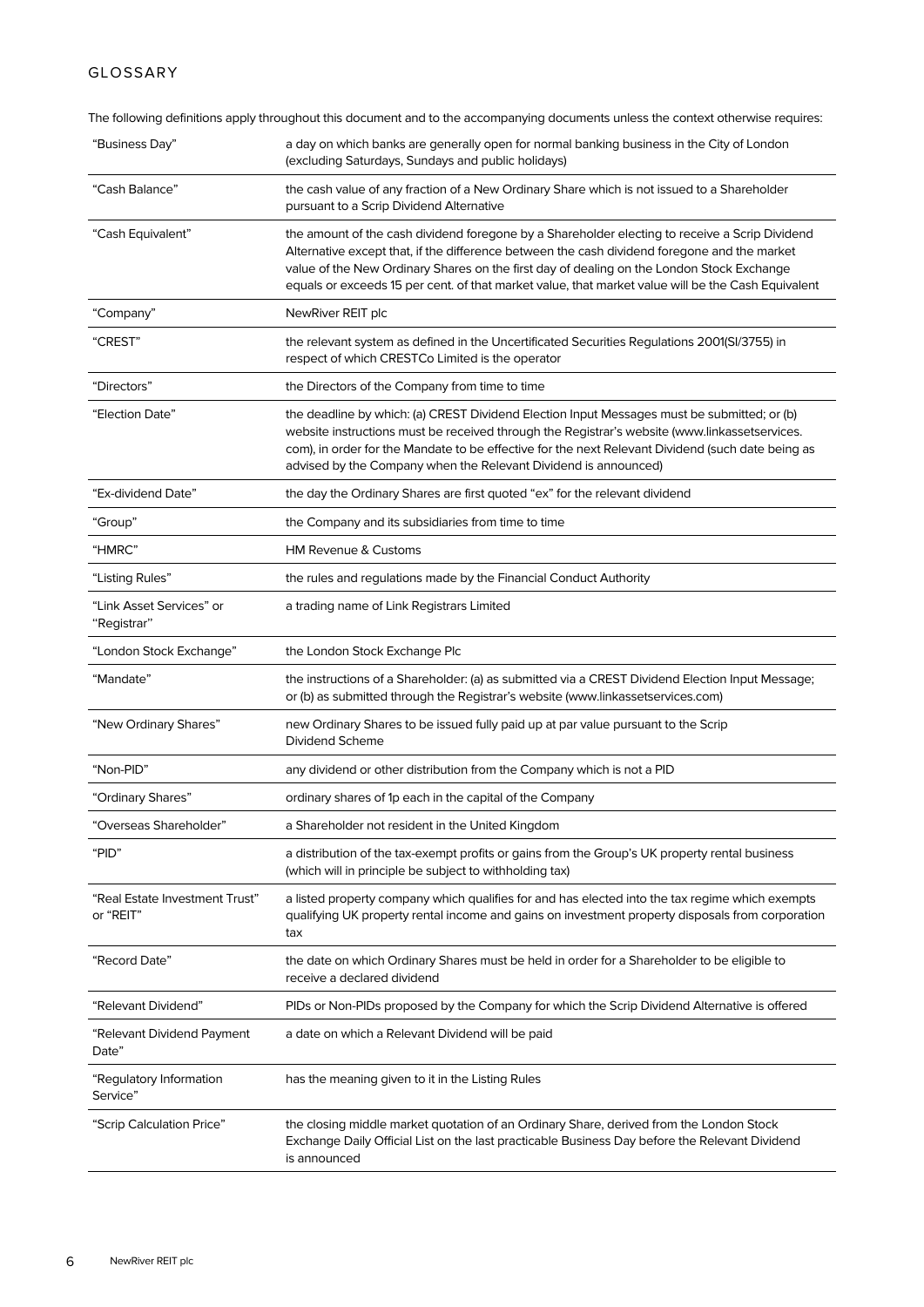| "Scrip Dividend<br>Alternative"        | the offer by the Company to Shareholders, pursuant to the Scrip Dividend Scheme, to issue<br>shares instead of paying a cash dividend in respect of Relevant Dividends                                                                                                                                          |
|----------------------------------------|-----------------------------------------------------------------------------------------------------------------------------------------------------------------------------------------------------------------------------------------------------------------------------------------------------------------|
| "Scrip Dividend Scheme" or<br>"Scheme" | the offer by the Company to Shareholders to issue shares instead of paying a cash dividend in<br>respect of Relevant Dividends, comprising the terms and conditions contained in this document<br>as amended from time to time                                                                                  |
| "Scrip Statement"                      | the written statement delivered to each Shareholder who has joined the Scrip Dividend Scheme<br>on every occasion that the Scrip Dividend Alternative is offered, which sets out, amongst other<br>things, details of the New Ordinary Shares issued to the Shareholder and any Cash Balance<br>carried forward |
| "Shareholder" or "you"                 | a holder of Ordinary Shares                                                                                                                                                                                                                                                                                     |
| "UK" or "United Kingdom"               | means the United Kingdom of Great Britain and Northern Ireland and its dependent territories                                                                                                                                                                                                                    |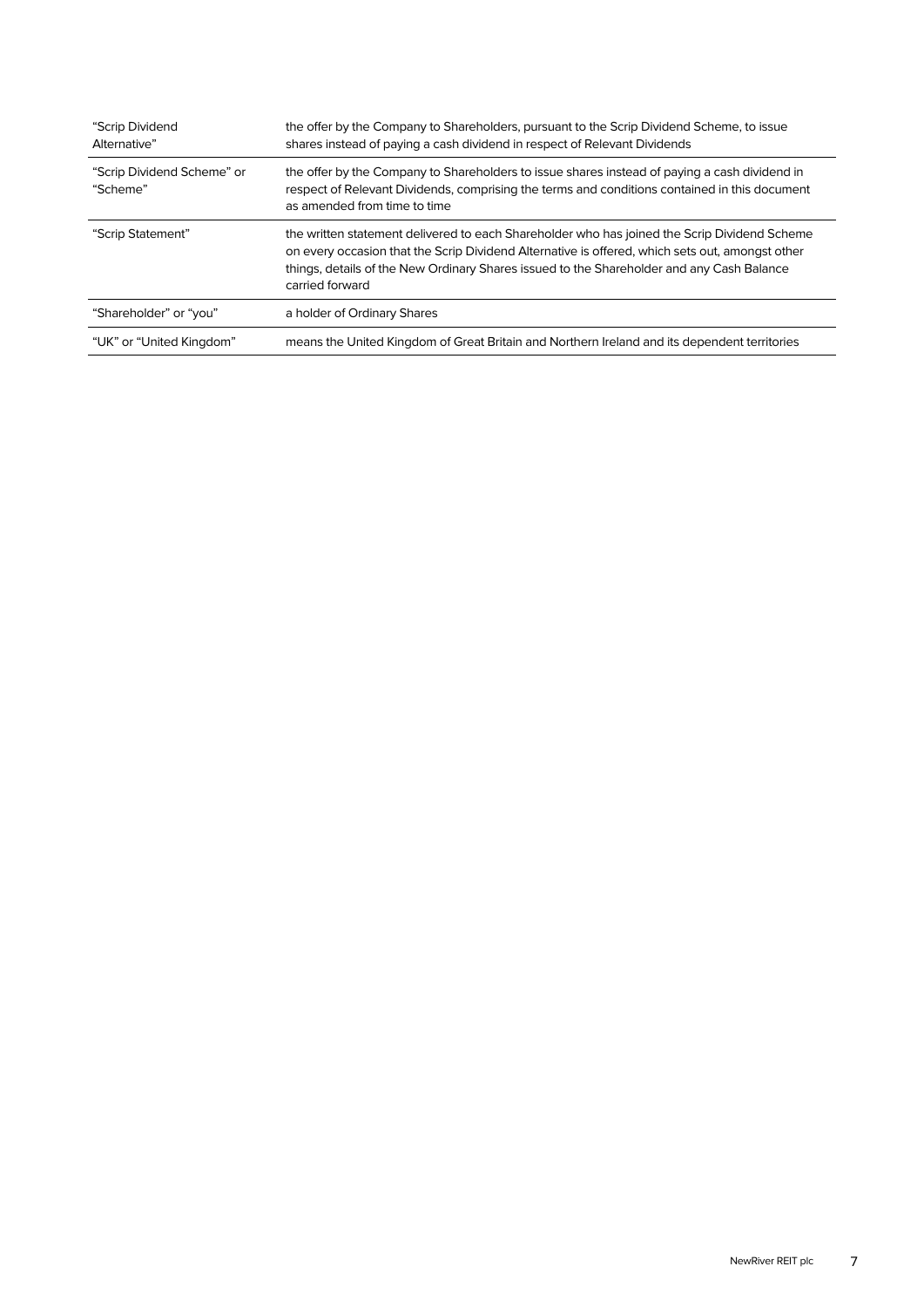# APPENDIX – TAXATION

The precise tax consequences for a Shareholder receiving New Ordinary Shares in lieu of a cash dividend will depend on the Shareholder's individual personal circumstances. The Directors have been advised that, under UK legislation, the tax consequences for UK tax resident Shareholders electing to receive New Ordinary Shares are as summarised below.

This summary is based on current law. It is not exhaustive and only deals with the position of Shareholders resident in the United Kingdom for tax purposes who absolutely beneficially own their Shares in the Company and who hold such Shares solely as an investment. The summary is not applicable to certain classes of Shareholder, including dealers in securities, insurance companies, collective investment schemes and persons who have acquired (or are deemed for tax purposes to have acquired) their shares by reason of office or employment. Unless expressly stated, it does not anticipate the effect (if any) of any changes in taxation which may be introduced after the date of this document.

If you are in any doubt as to your position, you are strongly advised to consult your tax adviser before taking any action.

# **Dividends paid by REITs—PID/Non-PID**

The Company is a REIT. As a result it does not pay UK direct taxes on income, profits and capital gains from its property rental business ("Tax Exempt Business"), provided certain conditions are satisfied. Instead, the Company is required to distribute to Shareholders at least 90 per cent. of the income profits of the Tax Exempt Business (as determined by the legislation) arising each accounting period. This obligation is fulfilled by way of a PID, which can be distributed in cash or as New Ordinary Shares and (with some exceptions) will in either case be subject to withholding tax.

Corporation tax is payable in the normal way in respect of profit and gains from other parts of the Company's business (the "Residual Business") and a dividend relating to the Residual Business (as determined by the legislation), or Non-PID, is treated for UK tax purposes as a normal dividend (whether in cash or as New Ordinary Shares).

The following paragraphs outline the main aspects of the tax treatment of PIDs and Non-PIDs in the hands of a UK tax resident Shareholder.

# **1. Taxation of PIDs**

For the purposes of this section, the value attributed to PIDs is (i) in the case of a PID in the form of New Ordinary Shares, the Cash Equivalent of the New Ordinary Shares and (ii) in the case of a PID in the form of cash, the amount of that cash PID, in both cases before any applicable obligation to make a withholding on account of tax.

# **A. UK resident individuals**

# *Income tax*

PIDs received by individuals will generally be treated as the profit of a single UK property business, irrespective of whether the PID is paid in cash or as New Ordinary Shares. The PID is, together with any other PIDs from any other UK REITs, treated as a separate UK property business from any other UK property business carried on by the relevant Shareholder. This means that surplus expenses from a Shareholder's different UK property business cannot be offset against a PID as part of a single calculation of the profits of the Shareholder's UK property business.

The PID will be subject to income tax at the Shareholder's marginal rate (basic rate 20 per cent.; higher rate 40 per cent.; additional rate 45 per cent.) less any personal allowance.

# *Capital gains tax*

The receipt of New Ordinary Shares will not give rise to an immediate charge to capital gains tax ("CGT"). Individual Shareholders who receive a PID in the form of New Ordinary Shares will be treated as having acquired those New Ordinary Shares for their Cash Equivalent – that will be their base cost.

Higher and additional rate taxpayers are currently subject to CGT at the rate of 20 per cent. and basic rate taxpayers at the rate of 10 per cent. on gains realised. In both cases this is subject to the annual exempt amount (currently £12,300) and any available exemptions, reliefs or losses, including entrepreneurs' relief and investors' relief.

# **B. UK resident trustees**

#### *Income tax*

PIDs received by UK resident trustee Shareholders will generally be treated in the same way as they are treated for UK resident individuals save that the income tax rate for trustees is a flat rate of 45 per cent. for trust income above £1,000. PID income falling within the initial £1,000 band will be taxed at no more than the basic rate (currently 20 per cent.).

# *Capital gains tax*

PIDs received by UK resident trustee Shareholders will generally be subject to the same CGT regime as UK resident individuals save that the CGT rate for trustees is a flat rate of 20 per cent, and the annual exempt amount is £6,150.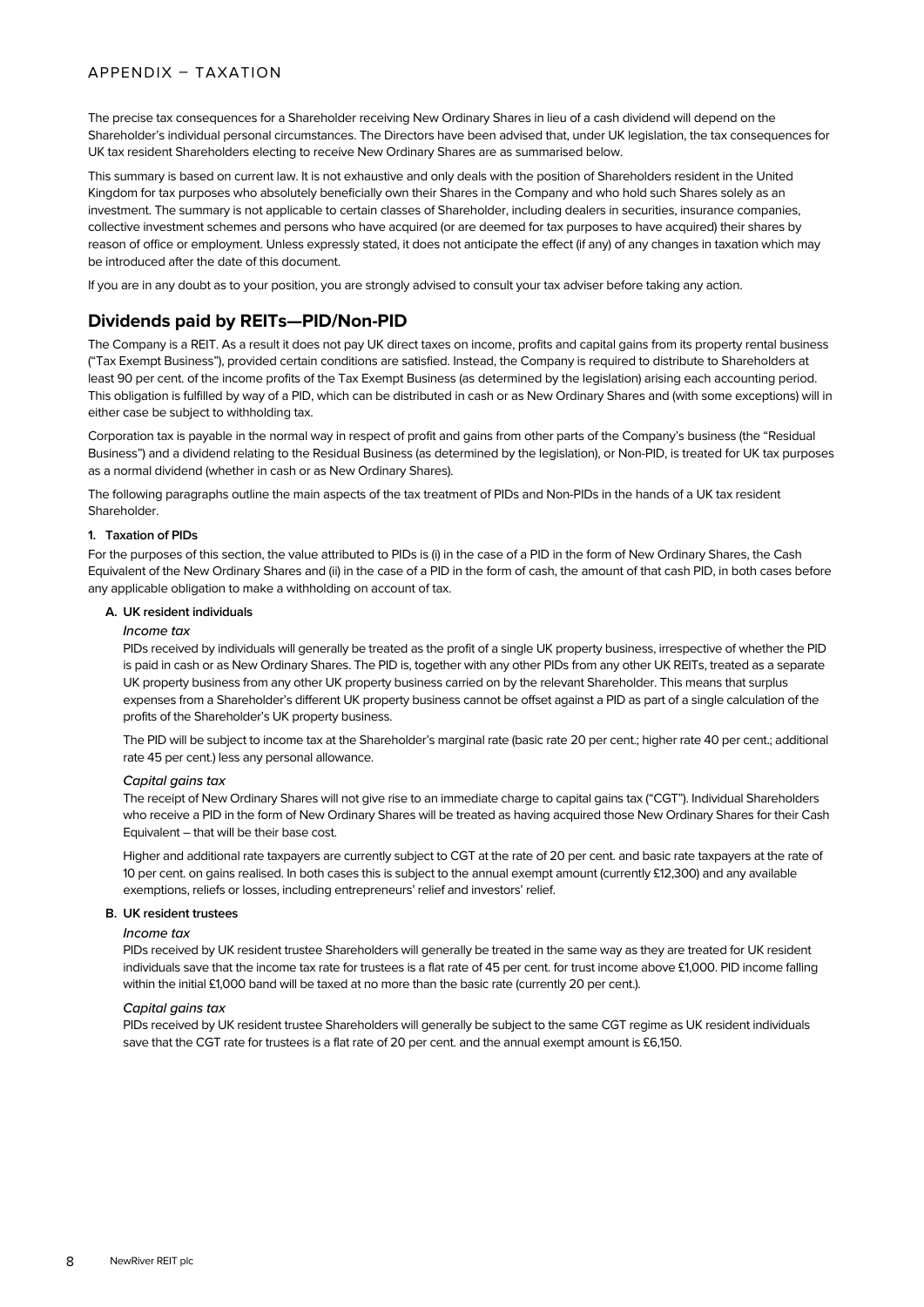# **C. UK resident companies**

# *Corporation tax (profits)*

PIDs received by Shareholders that are within the charge to corporation tax will generally be treated as the profit of a UK property business, irrespective of whether the PID is paid in cash or as New Ordinary Shares. The PID is, together with any other PIDs from any other UK REITs, treated as a separate UK property business from any other UK property business carried on by the Shareholder. This means that surplus expenses from a Shareholder's different UK property business cannot be off set against a PID as part of a single calculation of the profits of the Shareholder's UK property business.

# *Corporation tax (chargeable gains)*

Shareholders that are within the charge to corporation tax receiving a PID in the form of New Ordinary Shares will be treated as having acquired those New Ordinary Shares for their Cash Equivalent. The corporation tax regime will apply in the normal way to subsequent disposals.

#### **D. Charities, individual savings accounts, pensions and other UK resident gross funds**

PIDs paid in respect of Ordinary Shares held in an exempt fund (such as pension funds and charities) or individual savings accounts can be made without deduction of tax and should not be subject to tax in such exempt fund's hands. If any tax is withheld at source it may be reclaimed from HMRC.

# **E. Withholding tax**

#### *General*

Subject to certain exceptions outlined below, the Company is required to withhold tax at source from PIDs at the basic rate of income tax (currently 20 per cent.), irrespective of whether the PID is paid in cash or as New Ordinary Shares. In the case of a PID paid in cash, the Company will provide Shareholders with a certificate setting out the gross amount of the PID, the amount of tax withheld, and the net amount of the PID. In the case of a PID paid as New Ordinary Shares, the Company will provide Shareholders with a Scrip Statement showing details of the New Ordinary Shares issued.

For a worked example of the operation of the withholding tax in the case of a PID paid as New Ordinary Shares, please see paragraph 6(B) in the section of this document entitled "Description of the Scrip Dividend Scheme".

#### *UK individual and trustee shareholders*

When tax has been withheld at source, individual and trustee Shareholders may, depending upon their particular circumstances, be liable to further tax at their applicable marginal rate, or may be entitled to claim repayment of some or all of the tax withheld.

#### *UK corporate shareholders*

In general, tax should not be required to be withheld or deducted from distributions to corporate Shareholders on the basis that an exemption will generally be available. This means that the PID will be taxable in full in the hand of the corporate Shareholder. In the exceptional event that tax is withheld at source on a PID paid to a Shareholder within the charge to corporation tax, the tax withheld can be offset against such Shareholder's liability to corporation tax in the accounting period in which the PID is received.

# *Charities, individual savings accounts, pensions and other UK resident gross funds*

In the exceptional event that tax is withheld at source on a PID paid to a Shareholder whose Ordinary Shares are held in an exempt fund (such as pension funds and charities) or individual savings accounts, the tax withheld may be reclaimed from HMRC.

# *Exceptions*

The Company is not required to withhold income tax at source from a PID if it reasonably believes that:

- I. the person beneficially entitled to the PID is a company (other than an authorised investment fund which is a "tax elected fund") resident for tax purposes in the UK (or resident outside the UK but required to bring the PID into account in computing the taxable profits of a permanent establishment in the UK) or is a charity, local authority or specified government body;
- II. the PID is paid to the scheme administrator of a registered pension scheme, the sub scheme administrator of certain pension sub schemes, or the account manager of an Individual Savings Account (ISA), and will be applied for the purposes of the relevant scheme, sub scheme or account; or

III. the body beneficially entitled to the PID is a partnership, each member of which falls within one of the foregoing exceptions.

In order to receive PIDs free of withholding tax, Shareholders that fall within one of the exceptions above should submit a valid "Declaration of Eligibility" (copies of which are available on request from the Registrar). The relevant form must be lodged with the Registrar no later than the record date for the relevant dividend. Shareholders should note that the Company may seek recovery from Shareholders if the statements made in their claim form are incorrect and the Company suffers tax as a result.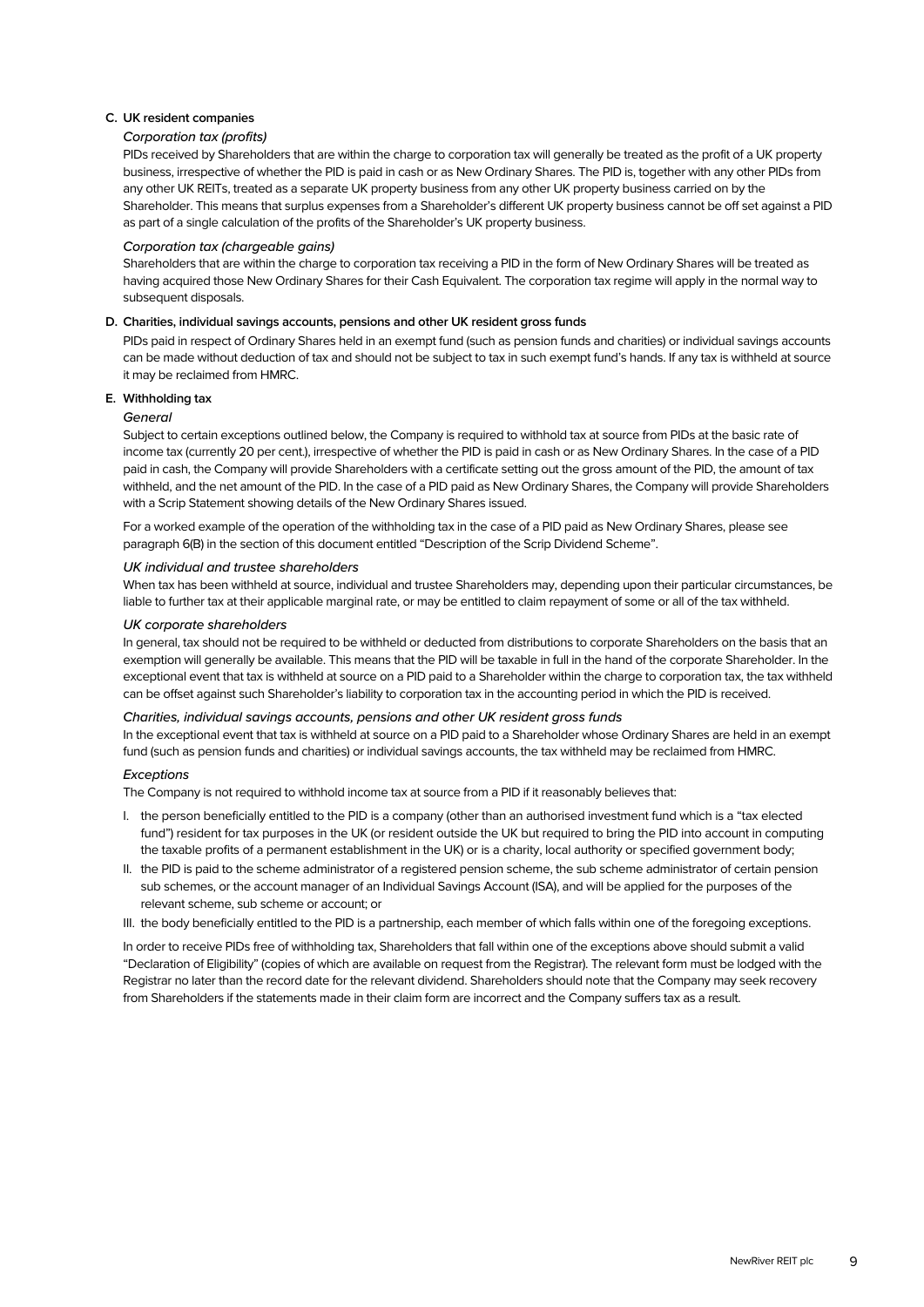# **2. Taxation of Non-PIDs**

# **A. UK resident individuals**

# *Income tax*

Individuals who elect to receive a Non-PID in the form of New Ordinary Shares will be treated as having received the Cash Equivalent.

The first £2,000 of a taxpayer's dividend income will be exempt from income tax (the "tax free allowance") but will not reduce total taxable income. As a result, dividends within the allowance will count as taxable income when determining how much of the basic rate band or higher rate band has been used.

The amount an individual is treated as having received that is in excess of the tax free allowance will be taxed at 7.5 per cent. where it falls within an individual's basic rate band, 32.5 per cent. where it falls within an individual's higher rate band and 38.1 per cent. where it is taxed as additional rate income.

# *Capital gains tax*

The receipt of New Ordinary Shares will not give rise to an immediate charge to CGT. For the purpose of computing an individual's CGT liability upon a future sale of the New Ordinary Shares, the Cash Equivalent will be treated by HMRC as the base cost in the New Ordinary Shares.

Higher and additional rate taxpayers are subject to CGT at the rate of 20 per cent. and basic rate payers at the rate of 10 per cent. on gains realised. In both cases this is subject to any available exemptions, reliefs or losses, including entrepreneurs' relief and investors' relief.

# **B. UK resident trustees**

Trustees of a trust who elect to receive a Non-PID in the form of New Ordinary Shares will be treated as having received the Cash Equivalent.

The amount the trustee is treated as having received will be liable to income tax at the current dividend trust rate of 38.1 per cent.

The above rate of 38.1 per cent. applies to trust income above £1,000. Income falling within the initial £1,000 band will be taxed at no more than the dividend ordinary rate for trusts (currently 7.5 per cent.).

Where New Ordinary Shares are received instead of a cash dividend, the Cash Equivalent will be treated as the consideration given for the New Ordinary Shares for CGT purposes.

# **C. UK resident companies**

# *Corporation tax (profits)*

For a UK resident corporate Shareholder, corporation tax will be chargeable on the receipt of a Non-PID, unless it falls within an exemption, irrespective of whether it is paid as New Ordinary Shares or a cash dividend. Whether an exempt class applies and whether the other conditions are met will depend on the circumstances of the particular Shareholder, although it is expected that a Non-PID dividend would fall within an exempt class and therefore not be subject to corporation tax.

# *Corporation tax (chargeable gains)*

Non-PID New Ordinary Shares received by Shareholders within the charge to corporation tax are treated as acquired when the existing Ordinary Shares were acquired because they should be treated as a bonus issue for which there is no acquisition cost. The calculation of any chargeable gains on a disposal of a UK resident company's shareholding will, therefore, be made by reference to the base cost of the original shareholding only.

# **D. Charities, individual savings accounts, pensions and other UK resident gross funds**

Non-PIDs paid on shares held in exempt funds (such as pension funds and charities) or individual savings accounts are not subject to UK tax on dividends in such exempt fund's hands. This is the same whether New Ordinary Shares or a cash dividend is taken.

# **3. Stamp duty and stamp duty reserve tax**

No stamp duty or stamp duty reserve tax will be payable on the issue of the New Ordinary Shares.